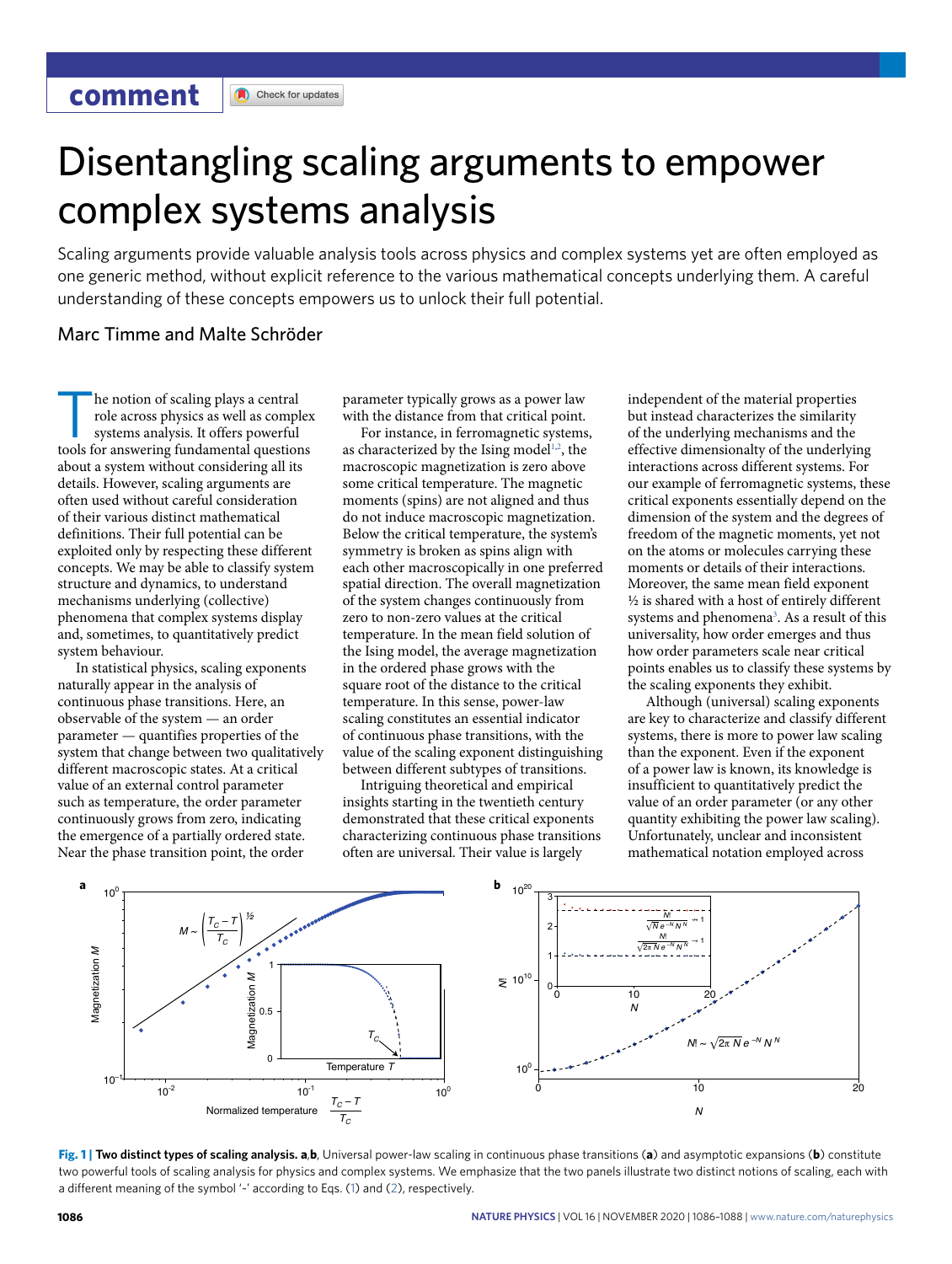physics and complex systems analysis further mystifies the issue. To characterize the square-root scaling of the magnetization *M* with the temperature difference  $T_c - T$  to a critical temperature  $T_c$  in ferromagnets, we often write  $M \sim (T_c - T)^\beta$ . Mathematically, this notation is short hand for

$$
\lim_{\varepsilon \to 0+} \frac{\ln M(\varepsilon)}{\ln \varepsilon} = \beta \tag{1}
$$

<span id="page-1-0"></span>where  $\varepsilon = (T_c - T)/T_c$  quantifies the normalized distance to the critical temperature (Fig. [1a](#page-0-0)). On first glance, it may appear as if we could theoretically predict *M*, at least approximately, for small temperature differences (*T*<sub>c</sub>−*T*) given the exact definition (Eq. ([1](#page-1-0))) if we know the exponent  $\beta$  (along with the critical temperature  $T_c$ ). However, we are missing an overall constant. If  $M=A\times[(T_c-T)/T_c]^\beta$ , also the constant *A* determines the actual value of  $M$  for  $T < T_c$ . Without it, no prediction is possible. In contrast to the scaling exponents, the value of *A* is not universal and typically depends on detailed material properties. For instance, the prefactor *A* may depend not only on the type of spin and the structure of the interactions but also on the specific type of atoms carrying these spins. The same holds for all scaling laws across systems, settings and subjects<sup>4-[8](#page-2-4)</sup>: the scaling exponent classifies the dynamics and phenomena and enables qualitative estimates of how observables change if control parameters vary, but is insufficient to quantitatively predict absolute magnitudes of observables.

More general types of scaling may be revealed by asymptotic analysis where systematic expansions of an observable function *f* near a point  $x_0$  do yield quantitative predictions for observables. Already undergraduate courses in Mathematics teach us the usefulness of Taylor series expansions of a function to estimate its value close to some point of interest. For instance, the third-order Taylor polynomial of the sine function,  $\sin(x) = x - x^3/6 + ...$  near  $x_0 = 0$ , provides reasonable estimates of it as long as |*x*| is sufficiently small. Taylor's theorem<sup>[9,](#page-2-5)[10](#page-2-6)</sup> moreover provides explicit bounds on the error we make if we approximate a function by a finite-order Taylor polynomial in a given interval. More advanced approaches yield asymptotic expansions  $g(x)$  that become asymptotically equal to a give function  $f(x)$  as  $x \rightarrow x_0$ . In asymptotic analysis, a subfield of Mathematics, the notation  $f(x) \sim g(x)$  as  $x \rightarrow x_0$  denotes that

<span id="page-1-1"></span>
$$
\lim_{x \to x_0} \frac{f(x)}{g(x)} = 1,
$$
 (2)

signifying that the function *g* serves as an increasingly accurate approximation of *f* the closer *x* is to  $x_0$ . As opposed to Taylor series, asymptotic series often do not converge and may exhibit intricate, non-standard prefactors<sup>11[,12](#page-2-8)</sup>. Such asymptotic series are common in physics and complex systems analysis. For instance, the Wentzel–Kramers– Brillouin (WKB) approximation $11$  relies on asymptotic analysis to provide semi-classical estimates of quantum wave functions resulting from a given potential. The asymptotic nature of such expansions is often not explicated. Rather, even many text books and lecture notes often consider it some (commonly not further defined) variant of Taylor series and neither mention convergence aspects nor non-standard prefactors.

So asymptotic expansions, as Taylor expansions, help to accurately predict the value of a function close to a point  $x<sub>0</sub>$  of interest by providing a partial sum of a (convergent or divergent) series that becomes closer and closer to the actual function as  $x \rightarrow x_0$ . Although formally only slightly different, asymptotic expansions are vastly more powerful in making quantitative predictions than knowing powers of a power law, even if the power law does become exact near  $x_0$  and the exponent is known analytically.

To clarify the issue, let us consider a simple, purely mathematical example. The factorial *N*! of a large integer *N* is difficult to handle analytically. A commonly known approximation is provided by Stirling's formula,  $N! \sim \sqrt{2\pi N}e^{-N}N^N$  as I *N*→∞ which constitutes the lowest-order term of an asymptotic expansion. The exact mathematical meaning of this scaling relation is that the quotient  $N! / (\sqrt{2\pi N}e^{-N}N^N)$  approaches 1 as  $N \rightarrow \infty$  in the sense of Eq. ([2](#page-1-1)) (Fig. [1b](#page-0-0)). Thus, viewed as a statement about asymptotic scaling, an alternative formula  $N! \sim \sqrt{N}e^{-N}N^N$  would be incorrect. The 'approximation' would be too small by a factor of  $\sqrt{2\pi}$ , and thus yields no accurate quantitative prediction. Similar challenges occur for simple power laws. Let us consider, as in the example above, that *M*=*Aεβ* is some order parameter, *ε* the distance to a transition point, and *A* some prefactor. Finding the exponent  $\beta$  via (1) is thus insufficient to quantitatively predict *M* and constitutes only the first step of analysis. To predict the value of *M* at any point where  $\varepsilon$ >0 we need a second step to find

$$
\lim_{\varepsilon \to 0^+} \frac{M(\varepsilon)}{\varepsilon^{\beta}} = A. \tag{3}
$$

In the language of asymptotic analysis, we then discovered that  $M(\varepsilon) \sim A \varepsilon^{\beta}$  as  $\varepsilon \rightarrow 0^+$  with a well-defined prefactor *A*.

Only with this factor does predicting *M* become possible.

At the turn of the century, Stephen Hawking stated that the twenty-first century is the century of complexity. For phenomena substantially more complex than ferromagnetic ordering, employing arguments of power law scaling or asymptotic scaling (or both) typically is much more involved, not least because the consequences of the scaling of some observable are often indirect. They need to be evaluated in convoluted, nonlinear ways to yield conclusions about the original quantity of interest. For instance, work by Hens and colleagues<sup>13</sup> unraveled universal features of signal propagation patterns in networks of dynamical elements that result from permanently fixing the state of a single unit to a new value. They find qualitatively different types of propagation patterns $14$ : some whose spreading properties are largely controlled by the graph-theoretical distance from the perturbed unit and others where spreading strongly depends on how many other units the intermediate units interact with. In a recent Matters Arising article[15](#page-2-11), Peng and colleagues argue that under certain conditions, a prefactor in a central expression is missing and that this prefactor is important for predicting propagation times. At the same time, the Reply<sup>[16](#page-2-12)</sup> by Hens and colleagues argues that common scaling analyses in statistical physics are made to neglect prefactors and focus on scaling exponents because these reveal whether certain collective features are universal.

Intriguingly, both the authors of the original article (and the Reply) and those of the Comment may be simultaneously correct. The conflict in argument likely originates from a different interpretation of the notion of scaling as well as a different notational meaning the respective author groups assign to the mathematical symbol '~'. Finally, their interpretation depends on which aspects of the analysis each group considers important. As detailed above, scaling arguments invoked for extracting scaling exponents are useful for characterizing system dynamics and their universality across different settings. In contrast, asymptotic scaling analysis is capable of much stronger statements and, in addition to revealing scaling exponents, helps approximately predicting the absolute magnitude of a quantity of interest. Roughly speaking, estimates of scaling exponents help to predict key qualitative features of observable behaviour whereas asymptotic analysis helps to make quantitative predictions of observables.